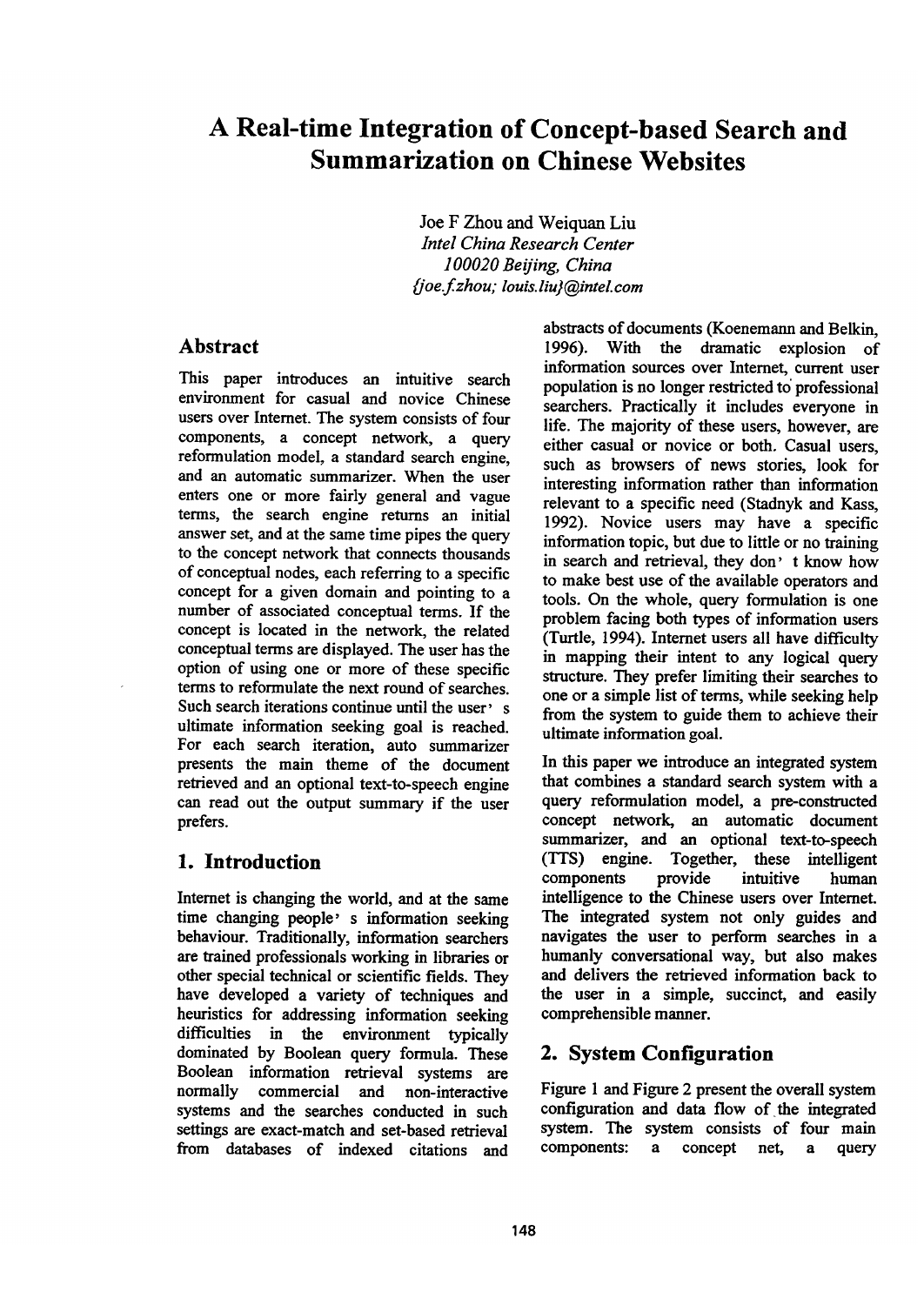reformulation model, a standard search engine, and a summarizer. There is also an optional component, i.e., if the user chooses, she can launch a text-to-speech (TTS) engine to read out the automatically generated summary.

The concept net is a network of conceptual terms. It is normally constructed for a specific domain with certain amount of human intervention. A link connects each pair of related concepts in the network, specifying the semantic relationship between them. For the current economic news domain, the main types of relationships include, but not limited to, canonical form of, synonym of, hyponym of, hypernym of, part of, product of, member of, etc.

The system accepts users' queries expressed in Chinese natural language. The query may contain the terms that are already stored in the concept network. Unlike professional searchers, Most of Chinese web users have little training in information retrieval or have no prior knowledge or experience in it. They may not even know where to search and how to search. To perform an initial search, they tend to use one or more very general or vague terms. Under such circumstances the system guidance and navigation are extremely important. One unique functionality of this integrated system is to intuitively lead a casual or novice user from a more general search to a more specific search until the user becomes satisfied with the returned information.

For each search conducted, the query reformulation model looks up the concept network for more specific terms that are relevant to the more general terms in the earlier query. For example, if a general term is a company' s name, then its subsidiaries, its products, its stock symbol, its industrial code, etc. are considered to be specific information about the company. The query reformulation model either replaces or expands the original query with these related terms and formulates them into a standardized format. Search operators, such as AND, OR, NOT, NEAR, etc. are used to connect the terms selected. Assigned to each individual term is a different weight so as to reshape a new search emphasis.

The standard search engine performs the search against the targeted database using the reformulated query with N relevant documents returned in an order of the relevance to the query (N is a number defined by the user and it is 10 by default). At the same time, the concept terms in the original query and the corresponding specific terms extracted from the concept network are also displayed. The web interface is designed in a way that makes each of the specific terms searchable. The user has the choice to select any of these specific terms to form a new query. The search engine takes the new query to perform the next round of search, actually a more specific search based on the user' s intention. The iteration continues the more specific search while using more specific terms, the closer the user will be to his desired information - though he can stop anytime after each search iteration to examine the retrieved documents.

A text summarizer automatically generates the summaries for the documents each search iteration returns (Liu and Zhou, 2000). Together with the output summary, a selection panel that includes the key-word list (average 3 to 6 words), the headline, and the leading text (usually the first 100 characters) of the document is displayed. The selection panel provides the user with an ability of examining the retrieved information more efficiently. By glancing over the key words, the user should be able to grasp the main idea of the document. He can make a decision whether to skip the document or continue to learn more about it. If his choice is the latter, he can move up to the headline or the leading text that offer more about the document content. He can, of course, move further to look at the summary that is supposedly a mini-document of the original. If the user decides to move further to read the entire document, then he will click on the hyperlinked title or headline of the document. The integrated system will go directly online, usually a specific website, to grab the document for the user.

Associated with the summarizer is an optional text-to-speech (TTS) engine. The user can choose either to read the document himself or get relaxed by simply listening to the system' s voice output.

 $\sim$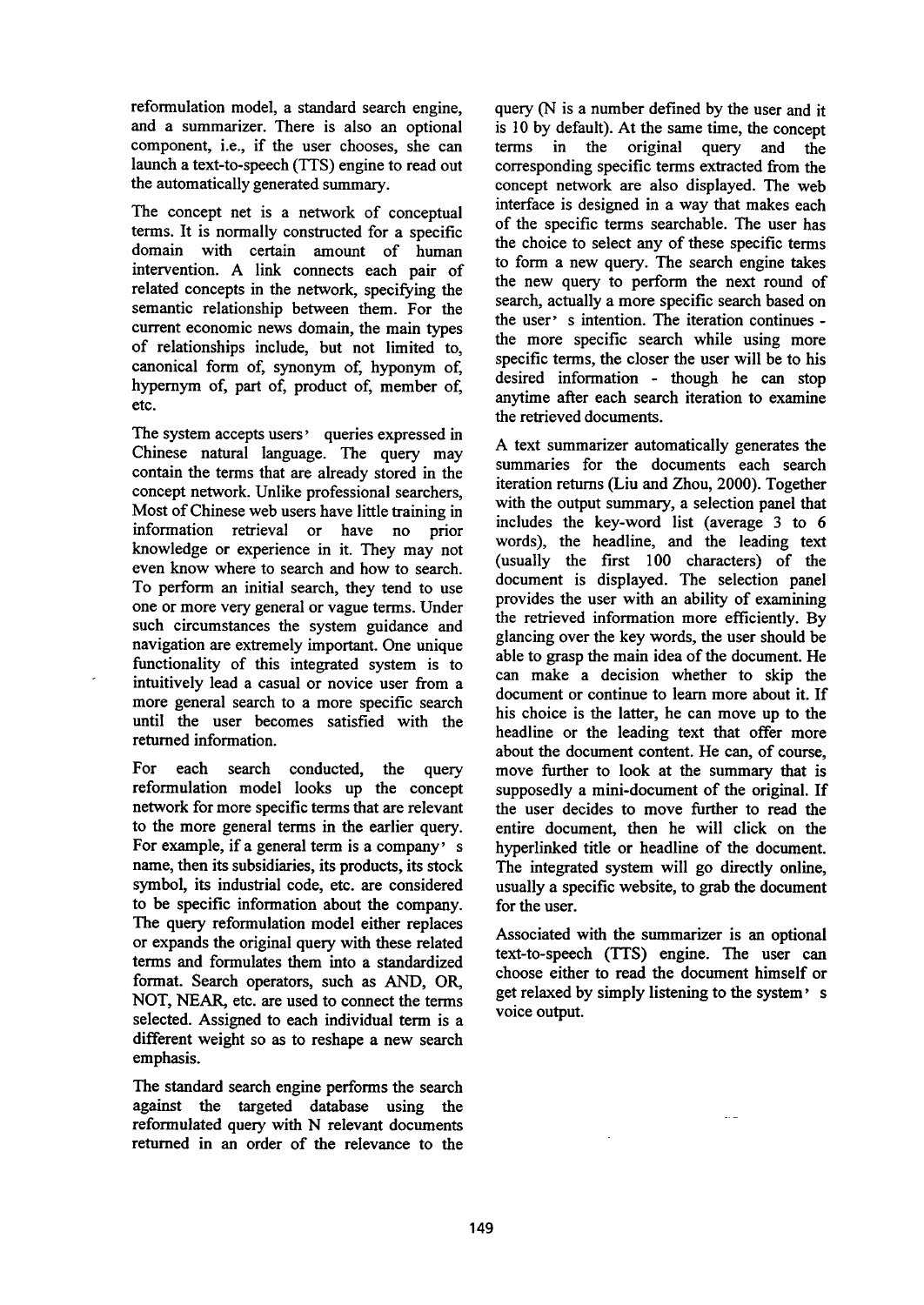





*Fig. 2 System Data Flow* 

#### **3. An Example Summarization Search and**

In this section we use an example to illustrate how the integrated system works.

Suppose that there is a Chinese user who has no experience in search over Internet, neither has any idea regarding where or how to do it. He just heard some news about 联想 (Legend, one

of the biggest computer manufacturing companies in China) and wants to find it out from Internet. When we make our integrated search and summarization system available to him, the only word in his mind is the name of the company 联想 (Legend). So, he enters this fairly general term as his first search query and presses the *Go* button (see Figure 3 (a)).

Figure 3 (b) shows what the integrated system returns to the user in response to his initial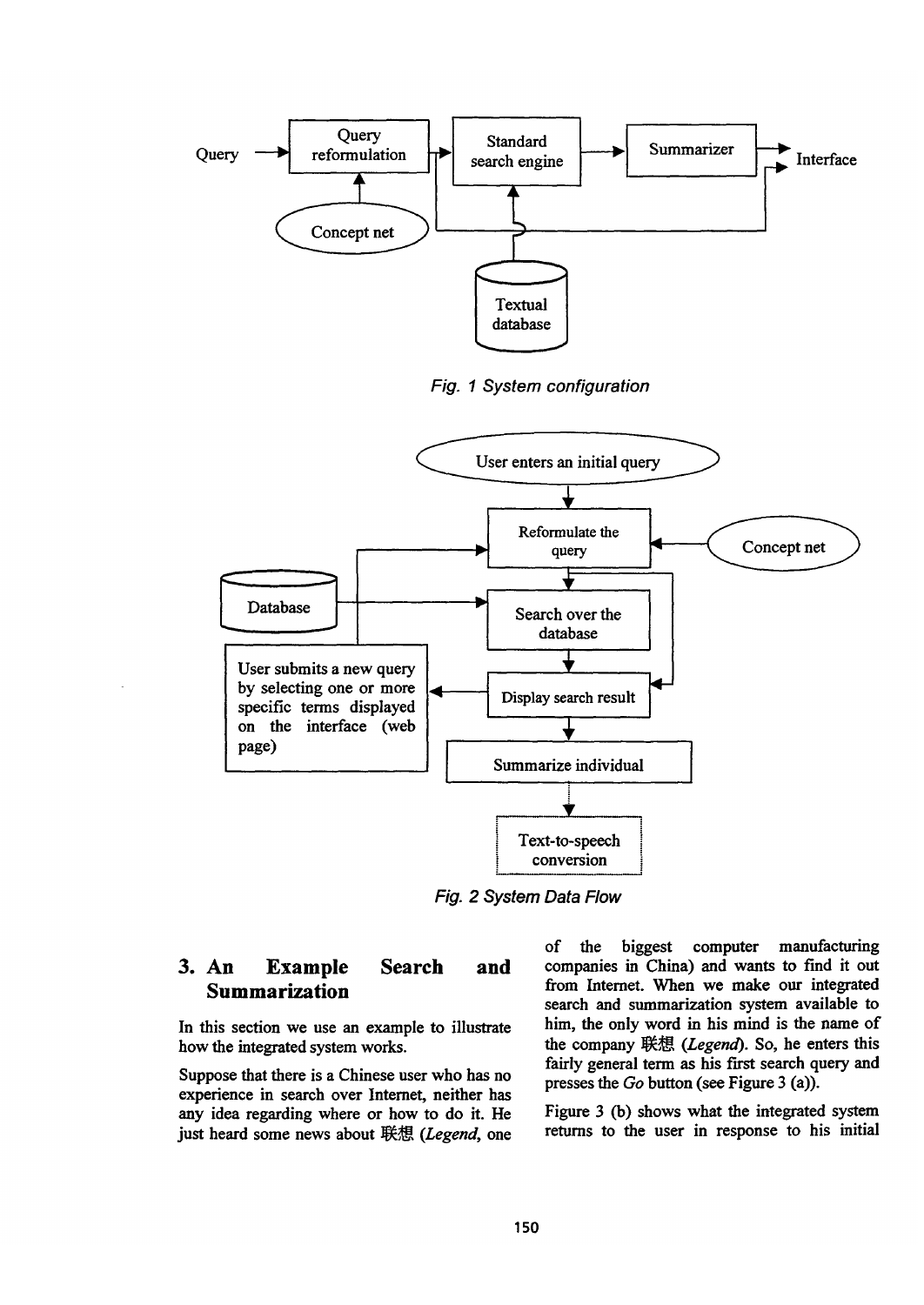search. In addition to the top 10 most relevant documents, two more specific terms are extracted from the pre-constructed concept network, i.e., tI~[] *(Legend Corporation)*  and 联想电脑 (Legend computer). In the concept network these two terms are found to be closely associated with the initial search term联想 *(Legend)*. When the user examines the top relevant document returned, he finds that a selection panel is displayed on the interface that is associated with this (or each) returned document. If looking up from the last row, he notices three key words that are extracted from the document, i.e., 联想集团 *(Legend* Corporation), 电子公司 (electronic company), *~1~ ~)~- (internationally well-known brand).* By putting these three key words together the user should be able to grasp the main idea expressed in the document (something like "Legend Corporation is an electronic company who has some internationally well-known brand names" ). If the user wants to know more about the document, he can move up to click the button 自动文摘 (automatic summarization) or read the leading text (in this case the first 50 characters from the document are extracted). If the user wants to refer to the entire document, he can do it by clicking on the headline. The integrated system will go live to Internet to retrieve the entire original text.

But, what if the user is not satisfied with the current answer set? Then, he has an option of kicking off another round of search. To do that he may want to narrow down his search by choosing between 联想集团 (Legend Corporation) and 联想电脑 (Legend *computer) - the two* relatively speaking, more specific terms associated with his initial query *I~ (Legend).* Let us suppose that the user decides to select 联想集团 (Legend *Corporation)* to conduct a new but more specific search. The search can be activated by simply clicking on this selected term. Figure 3 (e) shows the results of this search iteration.

Again, in addition to the top 10 most relevant documents returned, more than 20 related terms are extracted in this round from the concept network that are considered to be conceptually relevant to the search term联想集团 (Legend *Corporation).* These terms represent even more specific concepts comparing to the two specific terms returned in the first round. A detailed

examination of these terms reveals that they represent the following conceptual categories: first, more specific news or information about the company, such as 中国IT龙头 (the head of Chinese IT), 中国电子百强榜首 (No. 1 of the *first 100 most powerfil electronic companies in China), ]~L~ (Joint venture of Legend and CA*) and 幸福之家 (Happy Family, a software kit); the products of Legend Corporation, such as 联想主板 (Legend  $motherboard$ , 联想软件 (Legend software), 联想汉卡 (*Legend Chinese card*); the management of Legend company, such as 联想总裁 (president of Legend), 联想副总裁 *(vice-president of Legend);* and other related corporations, such as 企业集团 (business corporation), 电力集团 (electronic *corporation), I.~L~ [] (industrial*  corporation), and 海尔集团 (Haier *Corporation).* At this point, the user has another option. He can go through the selection panel associated with each retrieved document to see which document contains the information he wants. If so, his search iteration will terminate. If not, he can reformulate his next search by selecting any one or more terms from the specific term list. In this particular case, the user may go for the first choice since the top document retrieved turns out to be identical for these two search iterations conducted so far. The document entitled 迎接加入世贸组织联想 *~1~I~~ (Reorganization of Legend Corporation to welcome the joining of WTO)*  receives the relevance rate of 100% in both searches. This is probably the news about Legend Corporation the user is looking for.

As mentioned above, even if the user has obtained the information he desires, he still can reformulate or expand his next search for more specific news about 联想 (Legend Corporation). Also, the user can launch a completely new search for another company. Remember 海尔集团 (Haier Corporation), another most powerful company in China, appears in the specific term list. By clicking on this term, the user will be able to locate the latest news or other information about a new company.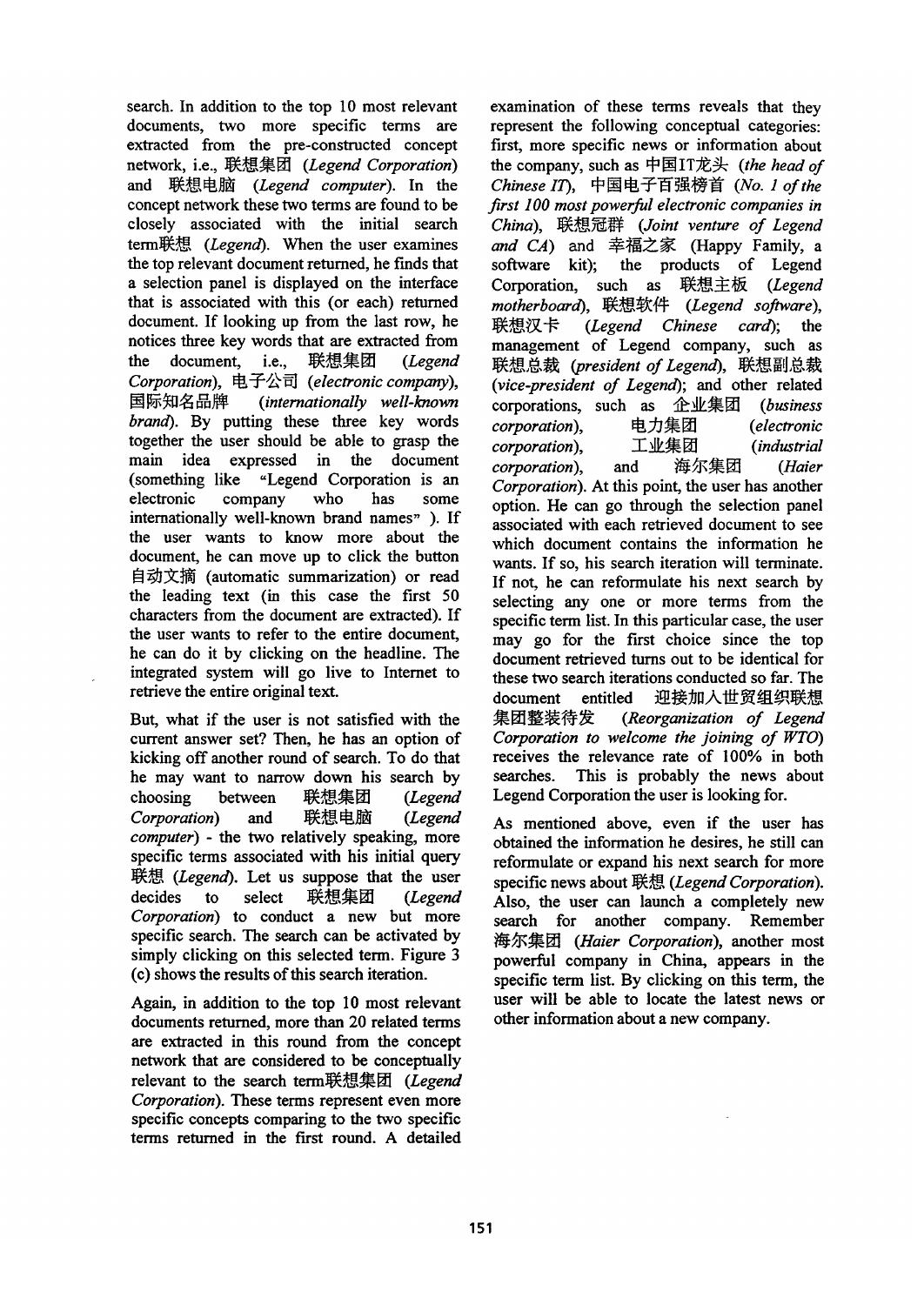

*(a) User enters initial query* 



*(b) Results of the first search iteration*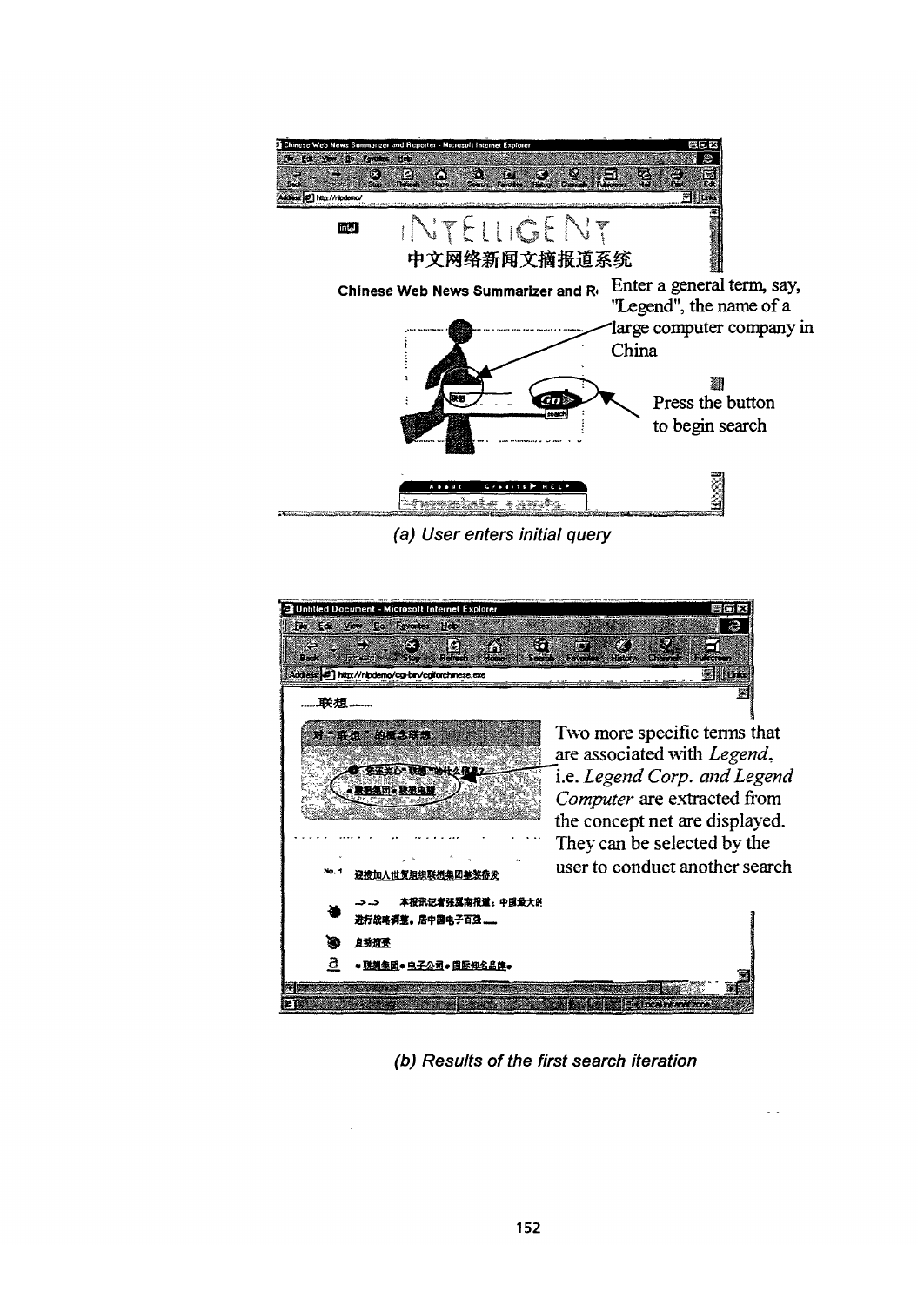

*(d) summary for a single document Fig. 3 Snapshots of the interactive interface*